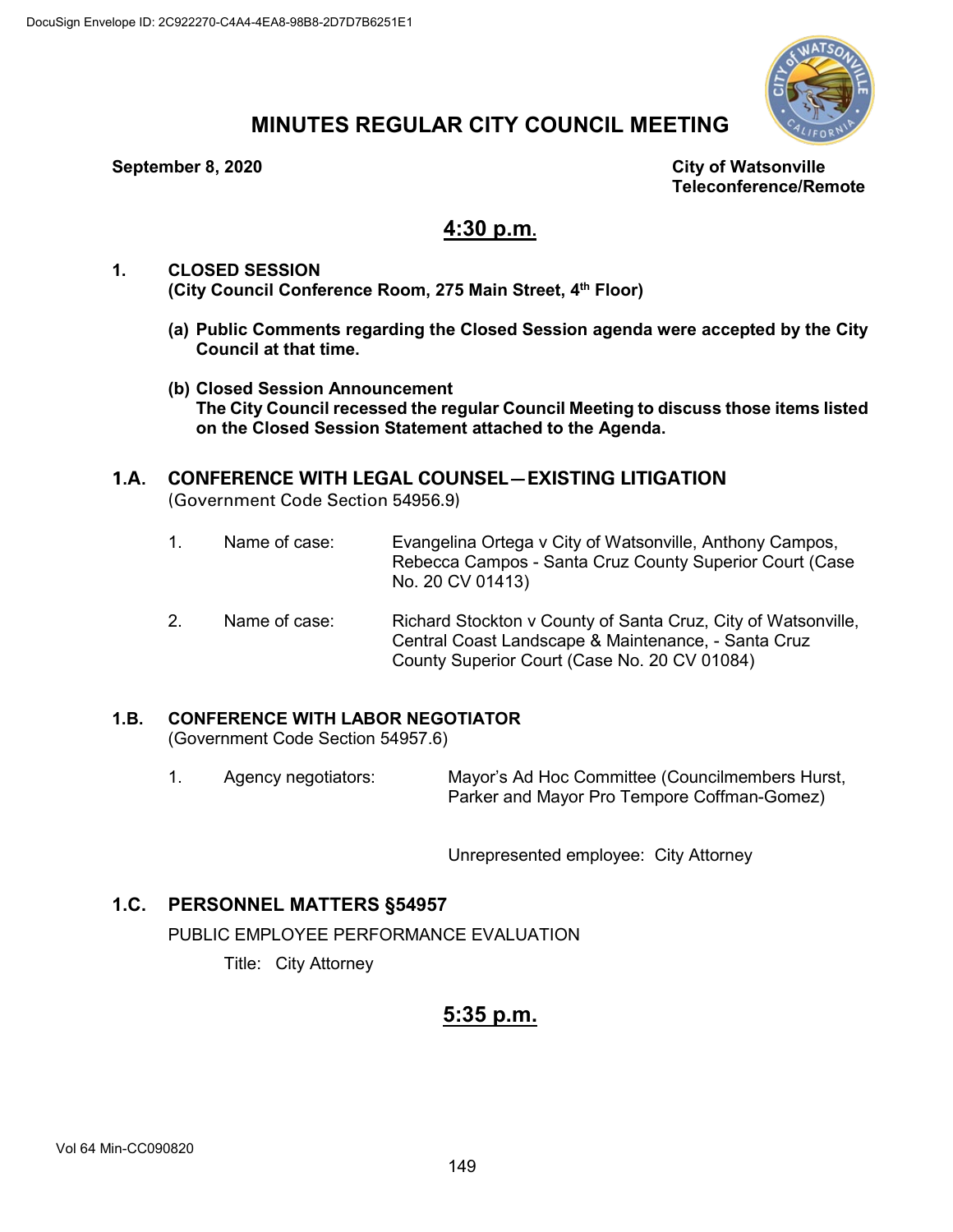#### **2. ROLL CALL**

Mayor García, Mayor Pro Tempore Coffman-Gomez and Council Members Estrada, Gonzalez, Hernandez (arrived at 6:00 p.m.), Hurst, and Parker were present via teleconference through Zoom Webinar.

Staff members present via teleconference through Zoom Webinar were City Manager Huffaker, City Attorney Smith, City Clerk Vázquez Flores, Public Works & Utilities Director Palmisano, Police Chief Honda, Fire Chief Lopez, Deputy City Managers Manning and Vides, Administrative Services Director Czerwin, Airport Director Williams, Community Development Director Merriam, Interim Library Director Martinez, Innovation and Technology Director Boyes. Parks & Community Services Director Calubaquib, Assistant Public Works & Utilities Directors Rodriguez and Di Renzo, Housing Manager Landaverry, Principal Planner Meek, Assistant City Clerk Ortiz, and Interpreters Vazquez-Quintero and Landaverry.

#### **3. PLEDGE OF ALLEGIANCE**

#### **4. INFORMATION ITEMS**

- **4.A. REPORT OF DISBURSEMENTS**
- **4.B. MISCELLANEOUS DOCUMENTS REPORT**

# **4.C. WRITTEN REPORTS BY COUNCIL MEMBERS REGARDING ACTIONS TAKEN ON THEIR REGIONAL COMMISSIONS/BOARD MEETINGS THAT MAY AFFECT THE CITY OF WATSONVILLE**

#### **5. PRESENTATIONS & ORAL COMMUNICATIONS**

#### **5.A. ORAL COMMUNICATIONS FROM THE PUBLIC**

Dr. Nancy A. Bilicich, on behalf of Pájaro River Watershed Flood Prevention Authority, stated they had secured Federal Government funding as well as State funding for levee improvements. She added they were exploring ways to raise funding from the community.

Keith Otto stated a Council Member, as representative of Santa Cruz Regional Transportation Commission, falsely stated Measure D funding would be designated for passenger rail services. He asked for a formal statement of correction from that Council Member.

# **5.B. ORAL COMMUNICATIONS FROM THE COUNCIL**

Member Parker thanked everyone who supported those displaced due to the wildfires and thanked the public for respecting social distancing to prevent the spread of COVID-19.

Mayor Pro Tempore Coffman-Gomez announced that Monterey Bay Community Power had changed their name to Central Coast Community Energy (CCCE). She spoke about efforts by CCCE to be greenhouse gas emission free.

Member Estrada asked the public to excuse his absence at the previous meeting as his wife had given birth to their first child. He thanked everyone who volunteered and donated to those displaced and battling the wildfires. He encouraged the public to email the Council and staff for more information regarding COVID-19.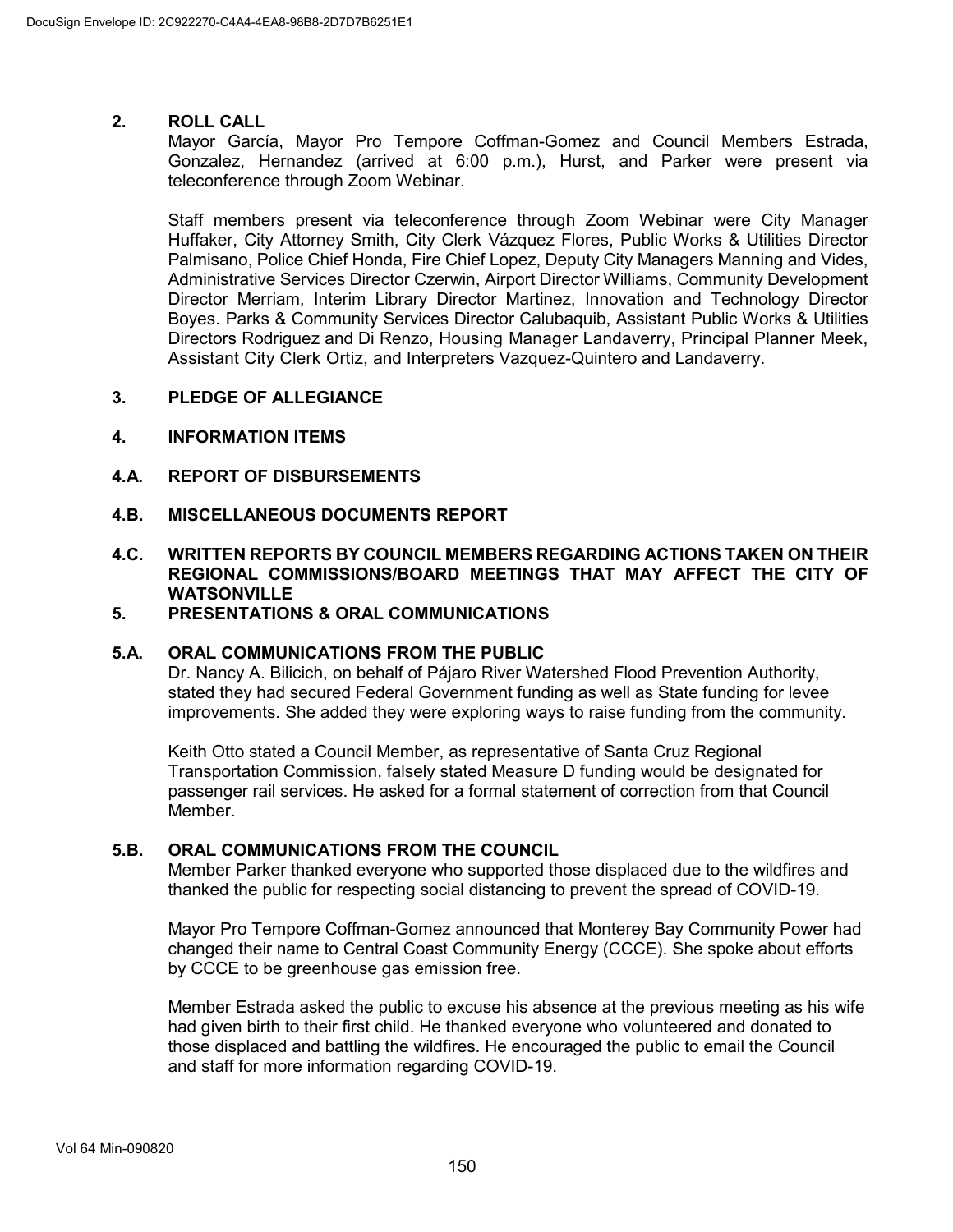Member Hurst thanked Police and Fire for their work to battling the wildfires and thanked Emergency Operations Center staff for their work in assisting those displaced by the wildfires. He spoke about work to reduce spread of COVID-19 and reopen local businesses.

Member Gonzalez commended field workers for working through a pandemic and unhealthy air quality. He thanked those working through COVID-19, the wildfires, and facing social distancing challenges.

Mayor Garcia spoke about the many meetings she attended over the previous weeks. She gave an update on the selection process for members for the ad-hoc committee on policing.

#### **5.C. REPORT OUT OF CLOSED SESSION**

City Attorney Smith reported that Council received reports on all items listed on the Closed Session Statement and authorized special counsel to file responsive pleadings to Items 1.A.1. a nd 1.A.2.

### **6. REPORTS TO COUNCIL**

#### **6.A. CITY MANAGER'S UPDATE**

#### **1) Oral Presentation**

The report was given by City Manager Huffaker.

# **2) City Council Clarifying & Technical Questions**

In answering Mayor Pro Tempore Coffman-Gomez, City Manager Huffaker stated staff would explore adjustments to information being requested from those submitting a survey regarding the George Washington Bust.

City Manager Huffaker, in answering Member Estrada, spoke about litigation contesting the decision to end Census data collection early.

Member Hurst thanked City staff for their efforts to manage the many challenges presented this year. He expressed his sympathy to those affected by the recent wildfires.

City Manager Huffaker answered questions from Member Gonzalez regarding outstanding utility bills, delinquency status for said accounts, efforts by staff to collect payment, and potential for utility shutoffs in the future.

City Manager Huffaker answered questions from Mayor Garcia regarding efforts by the City and Santa Cruz Community Foundation to assist residents in accessing support services.

# **3) Public Input**

Liz stated the Washington Bust survey discouraged participation by requesting too much personal information from those participating. She asked for more protections for farmworkers from COVID-19 and poor air quality. She stated the Zoom Webinar software used to conduct Council meetings discouraged public participation and engagement.

Steve Trujillo, District 7, asked the City to not shut off utilities due to the many challenges residents were facing due to wildfires and COVID-19. He asked Council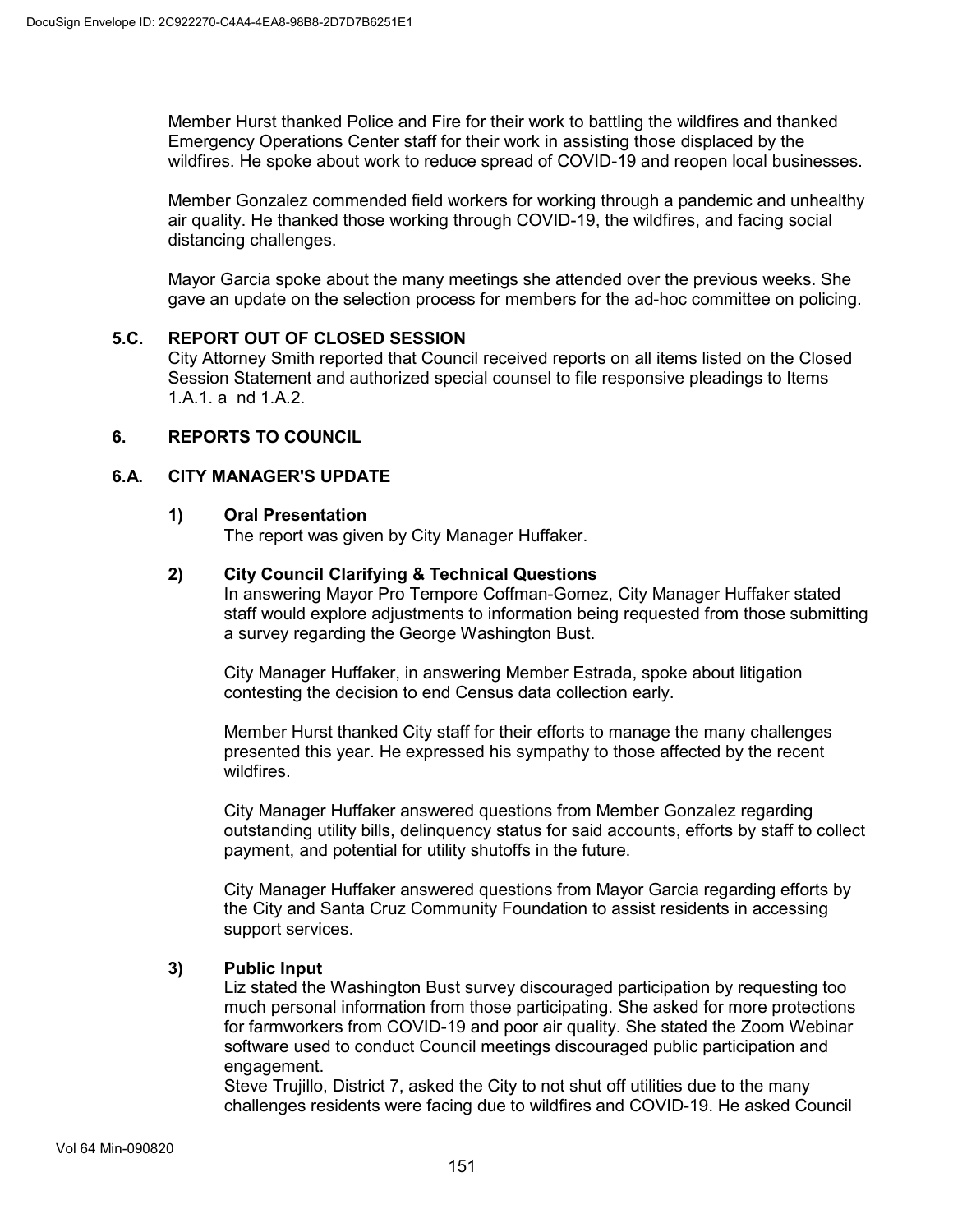to make meetings more accessible and encourage participation. He asked the City to better protect agricultural workers.

Kathy asked City staff to notify landlords about unpaid utility bills.

# **7. CONSENT AGENDA**

At Member Parker's request, Mayor Garcia removed Item 7.F. from the Consent Agenda, to be considered under Item 8.

Assistant Public Works & Utilities Director Rodriguez answered questions from Mayor Garcia and Member Gonzalez regarding request from business owners for approval of Item 7.D. and reasoning staff was recommending approval.

# **Public Input on any Consent Agenda Item**

Greg Wimp, Togo's, stated he had requested Item 7.D be placed on the agenda and asked Council to approve it.

Steve Trujillo asked Council to approve Item 7.D. to support Togo's.

Liz asked Council to support local businesses and deny Item 7.D.

In answering Member Estrada, City Manager Huffaker stated staff would explore parking adjustments for any business requesting it.

**MOTION:** It was moved by Member Parker, seconded by Member Gonzalez and carried by the following vote to approve the Consent Agenda, except for Item 7.F, which was removed from the Consent Agenda:

| AYES:            |                                | MEMBERS: Coffman-Gomez, Estrada, Gonzalez, Hernandez, Hurst,<br>Parker, García |  |  |
|------------------|--------------------------------|--------------------------------------------------------------------------------|--|--|
| NOES:<br>ABSENT: | MEMBERS: None<br>MEMBERS: None |                                                                                |  |  |

### **7.A. MOTION APPROVING MINUTES OF AUGUST 21 & 25, 2020**

- **7.B. RESOLUTION NO. 162-20 (CM): RESOLUTION APPROVING PLANS & SPECIFICATIONS & CALLING FOR BIDS FOR CONSTRUCTION OF WATER WELL #4 PROJECT NO. WA-20-14557 LOCATED AT 154 ROACHE ROAD (ESTIMATED COST OF \$670,450 WILL BE FUNDED FROM THE WATER ENTERPRISE FUND)**
- **7.C. RESOLUTION NO. 163-20 (CM): RESOLUTION APPROVING CONTRACT CHANGE ORDER NO. 4 WITH GRANITE ROCK COMPANY FOR THE MONTEREY BAY SANCTUARY SCENIC TRAIL SEGMENT 18 - OHLONE PARKWAY TO WATSONVILLE SLOUGH TRAIL TRAILHEAD PROJECT NO. CT-19-02 FOR WATER LINE WORK, IN AN AMOUNT NOT TO EXCEED \$120,135 FROM THE WATER ENTERPRISE FUND**
- **7.D. RESOLUTION NO. 164-20 (CM): RESOLUTION APPROVING PARKING CHANGE ADJACENT TO 433 - 445 MAIN STREET (SR 152) REMOVING 42' OF "NO PARKING" DESIGNATION TO ALLOW FOR SHORT TERM PARKING**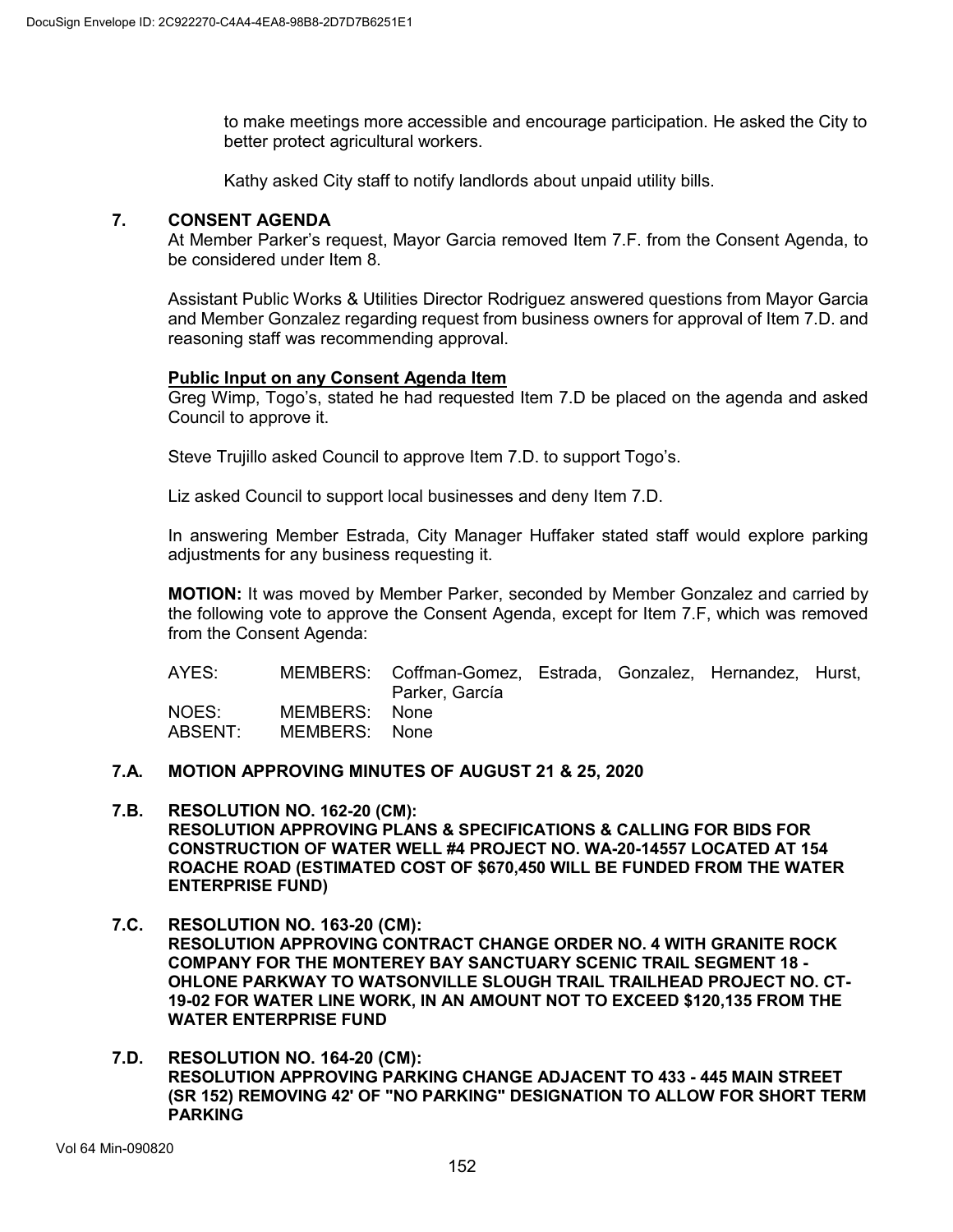#### **7.E. RESOLUTION NO. 165-20 (CM):**

**RESOLUTION AWARDING CONTRACT TO DANIEL B. STEPHENS & ASSOCIATES, INC., FOR THE DEVELOPMENT OF A VAPOR INTRUSION AND SAMPLING WORKPLAN FOR SITE LOCATIONS IN THE VICINITY OF 1350 FREEDOM BOULEVARD; DEVELOPMENT OF A RISK ASSESSMENT; & CONDUCTING SEMI-ANNUAL MONITORING & REPORTING, IN AN AMOUNT NOT TO EXCEED \$259,569; AUTHORIZING A BUDGET APPROPRIATION FROM THE WASTEWATER ENTERPRISE FUND FOR SAME AMOUNT**

#### **7.F. ITEM REMOVED, SEE ITEM 8.**

#### **7.G. RESOLUTION NO. 166-20 (CM): RESOLUTION RATIFYING WATSONVILLE DIRECTOR OF EMERGENCY SERVICES ORDER NO. 2020-03 REGARDING CZU AUGUST LIGHTNING COMPLEX FIRES**

# **8. ITEMS REMOVED FROM CONSENT AGENDA**

**MOTION:** It was moved by Member Parker, seconded by Member Gonzalez to approve the resolution listed below with replacement of Mayor Pro Tempore Coffman-Gomez with Member Parker:

Member Hurst spoke about the funding of the Mello Center and reasoning behind the need for a board of directors.

In answering Member Estrada, Mayor Garcia explained the process for appointing members to commissions and boards.

**MOTION:** The above motion carried by the following vote:

| AYES:            |                                | MEMBERS: Coffman-Gomez, Estrada, Gonzalez, Hernandez, Hurst,<br>Parker, García |  |  |
|------------------|--------------------------------|--------------------------------------------------------------------------------|--|--|
| NOES:<br>ABSENT: | MEMBERS: None<br>MEMBERS: None |                                                                                |  |  |

#### **7.D. RESOLUTION NO. 167-20 (CM): REAPPOINTING MEMBERS TO THE HENRY J. MELLO PERFORMING ARTS CENTER BOARD OF DIRECTORS JOINT POWERS AUTHORITY**

# **9. NEW BUSINESS**

#### **9.A. FISCAL YEAR 2019-2020 AND 2020-2021 UPDATE & APPROPRIATION OF \$951,479.16 TO THE RISK MANAGEMENT FUND**

**1) Staff Report**

The report was given by Administrative Services Director Czerwin.

# **2) City Council Clarifying & Technical Questions**

City Manager Huffaker, Housing Manager Landaverry, and Administrative Services Director Czerwin answered questions from Member Estrada regarding regional efforts to make Wi-Fi and internet accessible for all and questions regarding ability for local businesses to make deliveries of goods.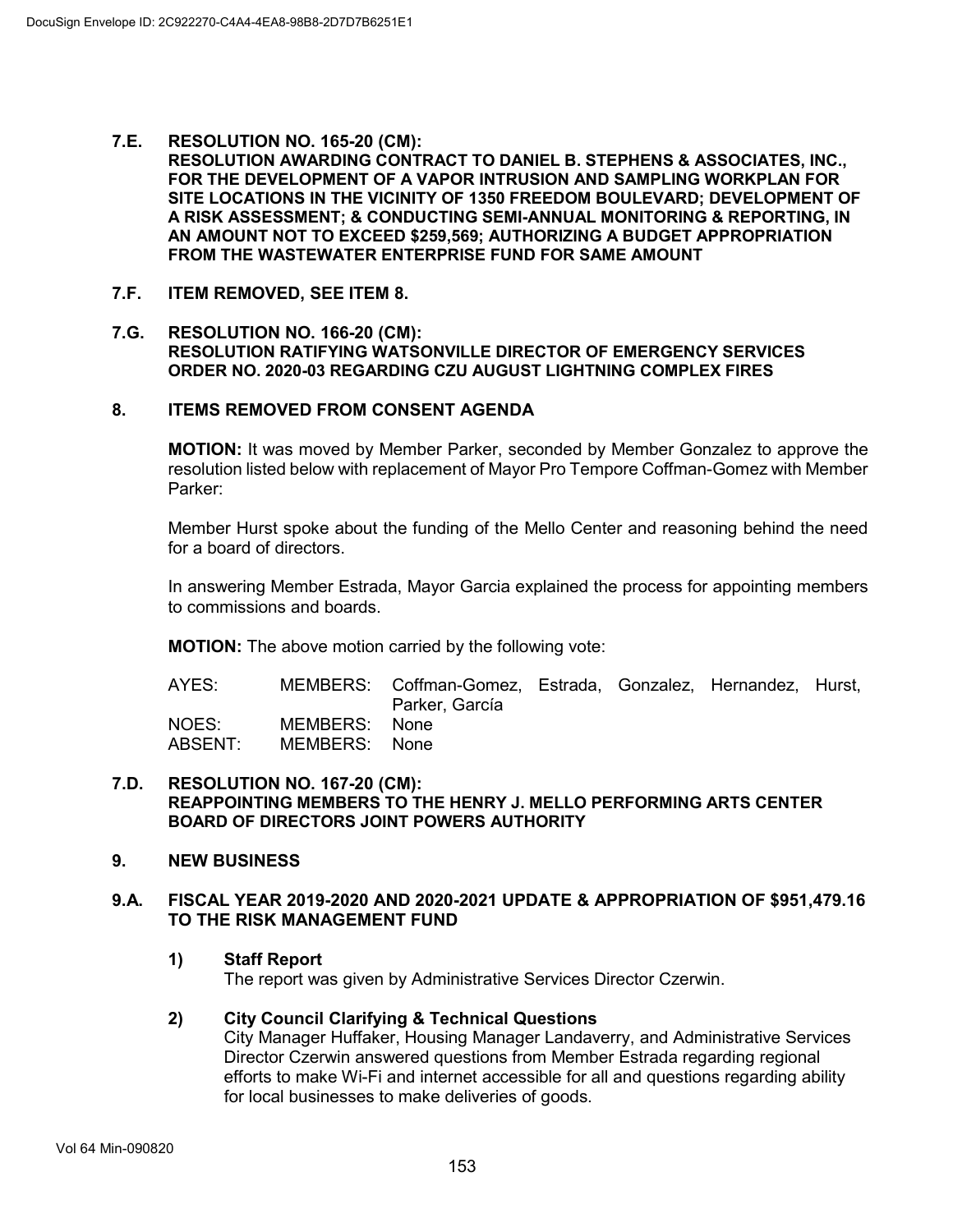In answering Member Hurst, City Manager Huffaker spoke about efforts to assist local businesses and encourage residents to shop local.

Administrative Services Director Czerwin explained use of proposed appropriation and reimbursement of said funds. Member Gonzalez stressed the importance of supporting local economy.

Member Hernandez spoke about the importance of shopping local. City Manager Huffaker and Administrative Services Director Czerwin answered questions from Member Hernandez regarding applicability of Transient Occupation Tax, use of CARES Act funding and FEMA reimbursements for creation of internet accessibility, and funding available to the County for internet access efforts.

Administrative Services Director Czerwin answered questions from Member Parker regarding account for the proposed budget appropriation, budget predictions, and recommendations for funds in excess of predictions.

Administrative Services Director Czerwin and City Manager Huffaker answered questions from Mayor Pro Tempore Coffman-Gomez regarding use of reserve funds, reimbursement of Fire Department overtime, expectations for furloughed staff, potential for utility bill aide, and effects on City services due to staffing adjustments.

Administrative Services Director Czerwin answered questions from Mayor Garcia regarding unforeseen budget challenges due to reduced unemployment benefits and changes to the economy.

# **3) Public Input**

Bernie asked Council to pursue rental assistance, utility payment assistance, and free internet Wi-Fi for residents.

Liz asked Council to allocate funding for Parks & Recreation, free internet Wi-Fi for residents, a program to help agricultural workers, and more training for Council.

Edgar Ibarra asked City staff and Council to simplify the budget so all residents could understand actions being taken, enable free Wi-Fi at all public buildings and parks, create a rental assistance program, and translate the budget to Spanish.

Xitlali asked Council to simplify the budget so all residents could understand.

Steve Trujillo asked Council to simplify the budget so all residents could understand actions being taken, enable free Wi-Fi at all public buildings and parks, create a rental assistance program, and translate the budget to Spanish.

4) **MOTION**: It was moved by Member Gonzalez and seconded by Member Estrada to approve the resolution below:

#### **RESOLUTION NO. 168-20 (CM): RESOLUTION AMENDING THE 2020-2021 BUDGET TO AUTHORIZE \$951,479.16 BUDGET APPROPRIATION TO THE RISK MANAGEMENT FUND**

**5) City Council deliberation on the motion**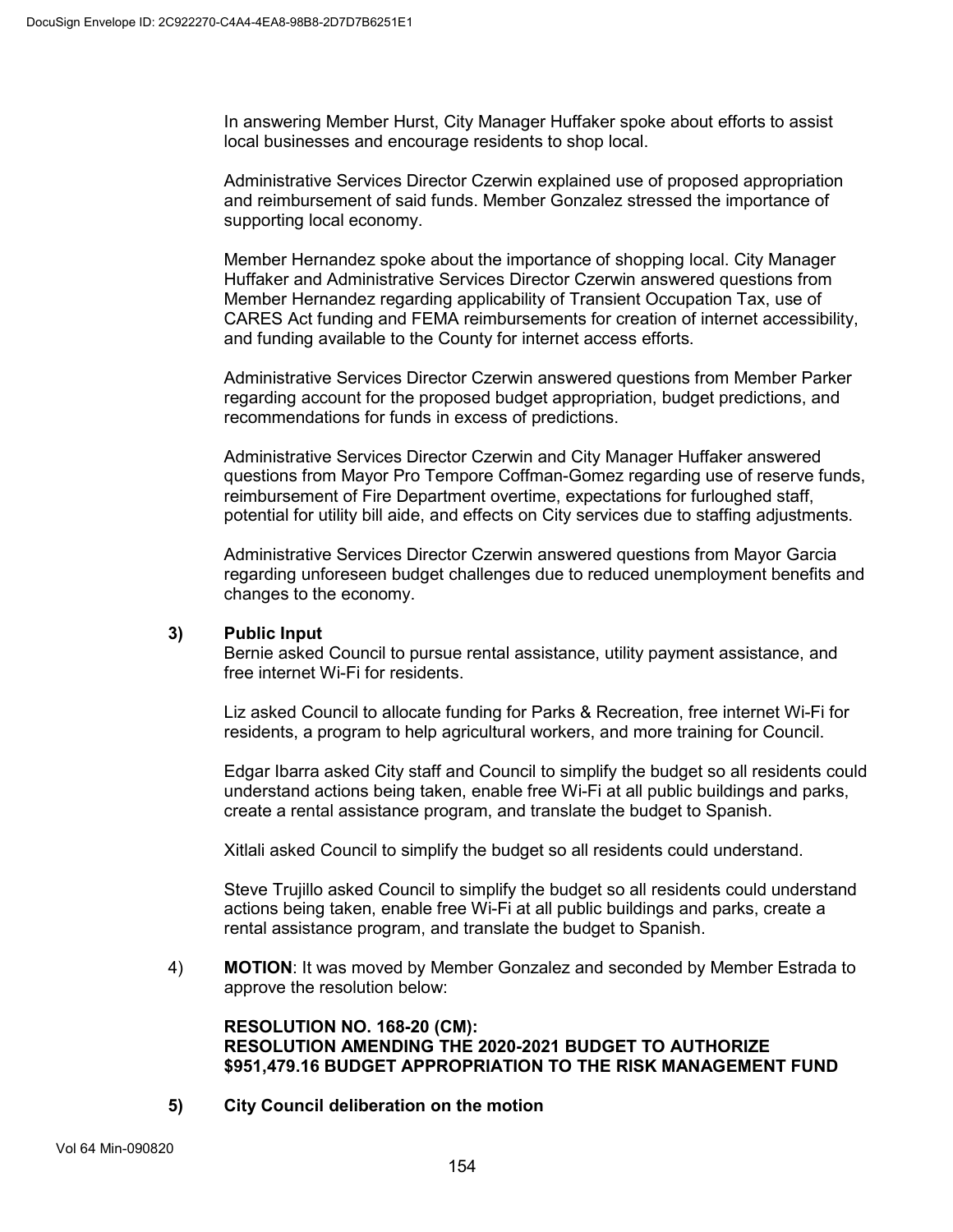Members Estrada and Hurst asked staff to create a document that simplifies the budget so all residents understand.

Member Gonzalez clarified staff recommendation for the public.

Mayor Pro Tempore Coffman-Gomez spoke about the challenges of understanding and balancing the budget. At Member Coffman-Gomez' request, Deputy City Manager Vides explained the purpose of the proposed budget appropriation.

**MOTION:** The above motion carried by the following vote:

| AYES:   |          | MEMBERS: Coffman-Gomez, Estrada, Gonzalez, Hernandez, Hurst<br>Parker, Garcia |
|---------|----------|-------------------------------------------------------------------------------|
| NOES:   | MEMBERS: | <b>None</b>                                                                   |
| ABSENT: | MEMBERS: | None                                                                          |

#### **9.B. CONSIDERATION OF APPROVAL EMERGENCY RENTAL ASSISTANCE PROGRAM & APPROPRIATION OF \$100,000 FROM THE GENERAL FUND TO IMPLEMENT THE EMERGENCY RENTAL ASSISTANCE PROGRAM**

#### **1) Staff Report**

The report was given by Housing Manager Landaverry.

# **2) City Council Clarifying & Technical Questions**

Member Hurst spoke in support of staff recommendation.

Housing Manager Landaverry answered questions from Member Gonzalez regarding required documentation for qualifying for the program.

Member Hernandez asked staff to pursue outreach to the Spanish community through various mediums. Housing Manager Landaverry listed the sources staff would use to create outreach about the program.

Housing Manager Landaverry answered questions from Mayor Pro Tempore Coffman-Gomez regarding potential assistance available per applicant, required documentation to qualify for the program, involvement of the landlord in the program, outreach to landlords and tenants about their rights, collaboration with neighboring jurisdictions on makeup of programs, access to webinars, ways to ensure funding was available to new applicants each cycle, and options for funding the program.

City Manager Huffaker and Housing Manager Landaverry answered questions from Member Estrada regarding potential for Federal aid through a stimulus package, work with the State to pursue funding, and challenges in documenting amount of evictions.

In answering Mayor Garcia, Housing Manager Landaverry explained the City could assist up to ten (10) more families by administering the program with City staff.

# **3) Public Input**

Xitlali commended Council and staff for their efforts to help residents needing financial assistance.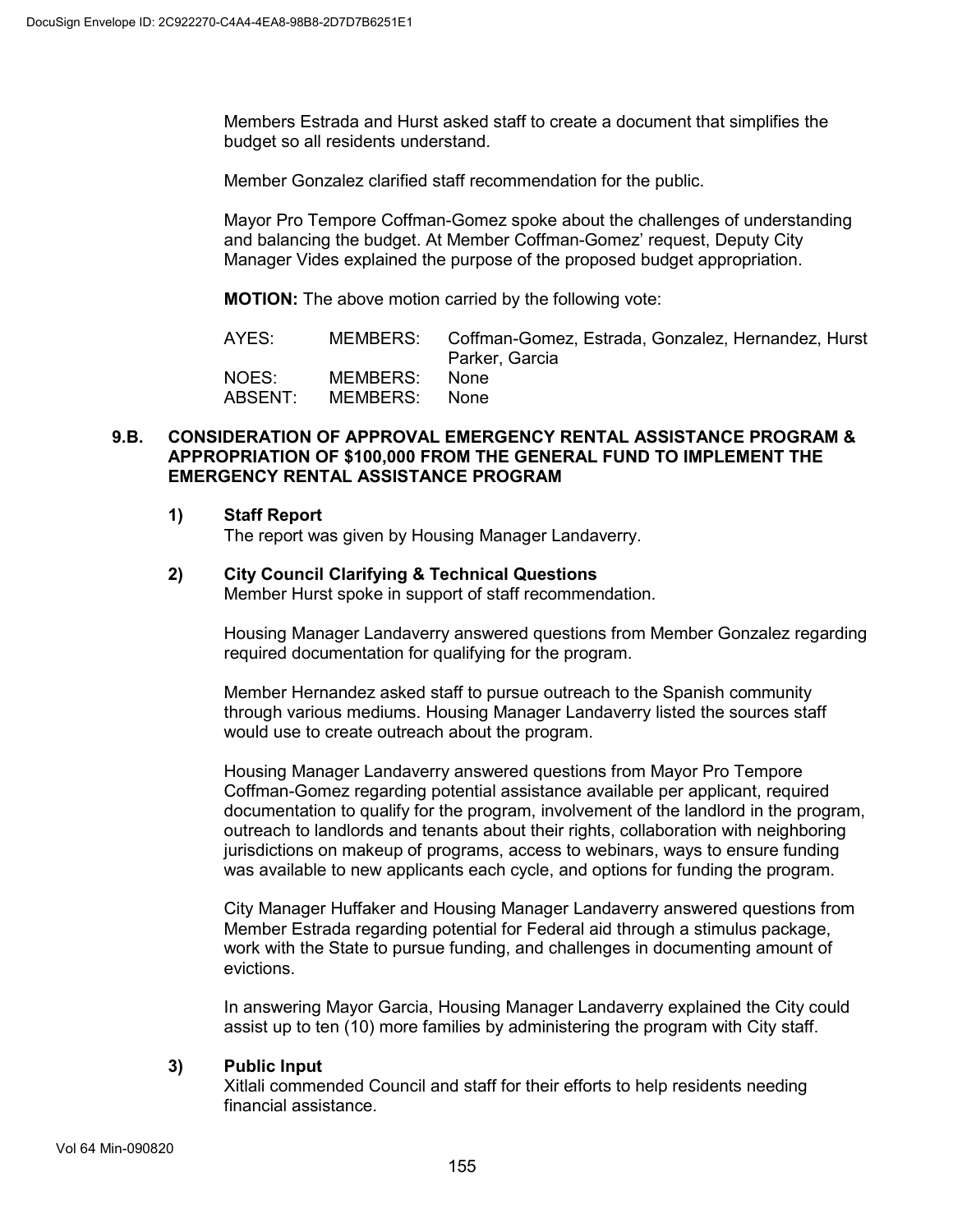Steve Trujillo thanked Housing Manager Landaverry for his work. He spoke in support of the program and asked for increased funding for the program.

**4) MOTION**: It was moved by Mayor Pro Tempore Coffman-Gomez and seconded by Member Gonzalez to approve the resolution listed below:

#### **RESOLUTION NO. 169-20 (CM):**

**RESOLUTION APPROVING EMERGENCY RENTAL ASSISTANCE PROGRAM (ERAP) GUIDELINES TO ASSIST ELIGIBLE RESIDENTIAL TENANTS LIVING WITHIN THE CITY OF WATSONVILLE WHO HAVE BEEN AFFECTED BY COVID-19; AUTHORIZING THE CITY MANAGER TO MAKE NON-SUBSTANTIVE CHANGES TO THE ERAP AS MAY BE NECESSARY FOR CLARIFICATION AND/OR COMPLIANCE REQUIREMENTS; AND APPROPRIATING \$100,000 FROM THE GENERAL FUND FOR THE PROGRAM**

#### **5) City Council deliberation on the motion**

Mayor Pro Tempore Coffman-Gomez asked staff to take a more holistic approach to assisting families in need. City Manager Huffaker, in answering Mayor Pro Tempore Coffman-Gomez, spoke about unemployment numbers and potential new funding from the State.

Member Gonzalez asked staff to explore retaining the program past the end of the Pandemic.

Member Hurst stated that false or misleading applications could result in criminal penalties.

Mayor Pro Tempore Coffman-Gomez asked staff to collect demographic data from applicants.

Member Estrada requested a presentation from Community Action Board on their experience administering the Emergency Rental Assistance Program.

**MOTION**: The above motion carried by the following vote:

| AYES:   |          | MEMBERS: Coffman-Gomez, Estrada, Gonzalez, Hernandez, Hurst<br>Parker, Garcia |
|---------|----------|-------------------------------------------------------------------------------|
| NOES:   | MEMBERS: | None.                                                                         |
| ABSENT: | MEMBERS: | – None                                                                        |

# **10. EMERGENCY ITEMS ADDED TO AGENDA**

#### **11. REQUESTS & SCHEDULING FUTURE AGENDA ITEMS (None)**

Member Hernandez asked for a presentation by the Monterey Bay Economic Partnership and the Broadband Consortium regarding internet accessibility.

Mayor Pro Tempore Coffman-Gomez requested a presentation from Monterey County Regional Transportation Commission regarding rail service efforts. She also asked for a discussion item on the request for proposals for evaluation of Fire Department Services and community needs.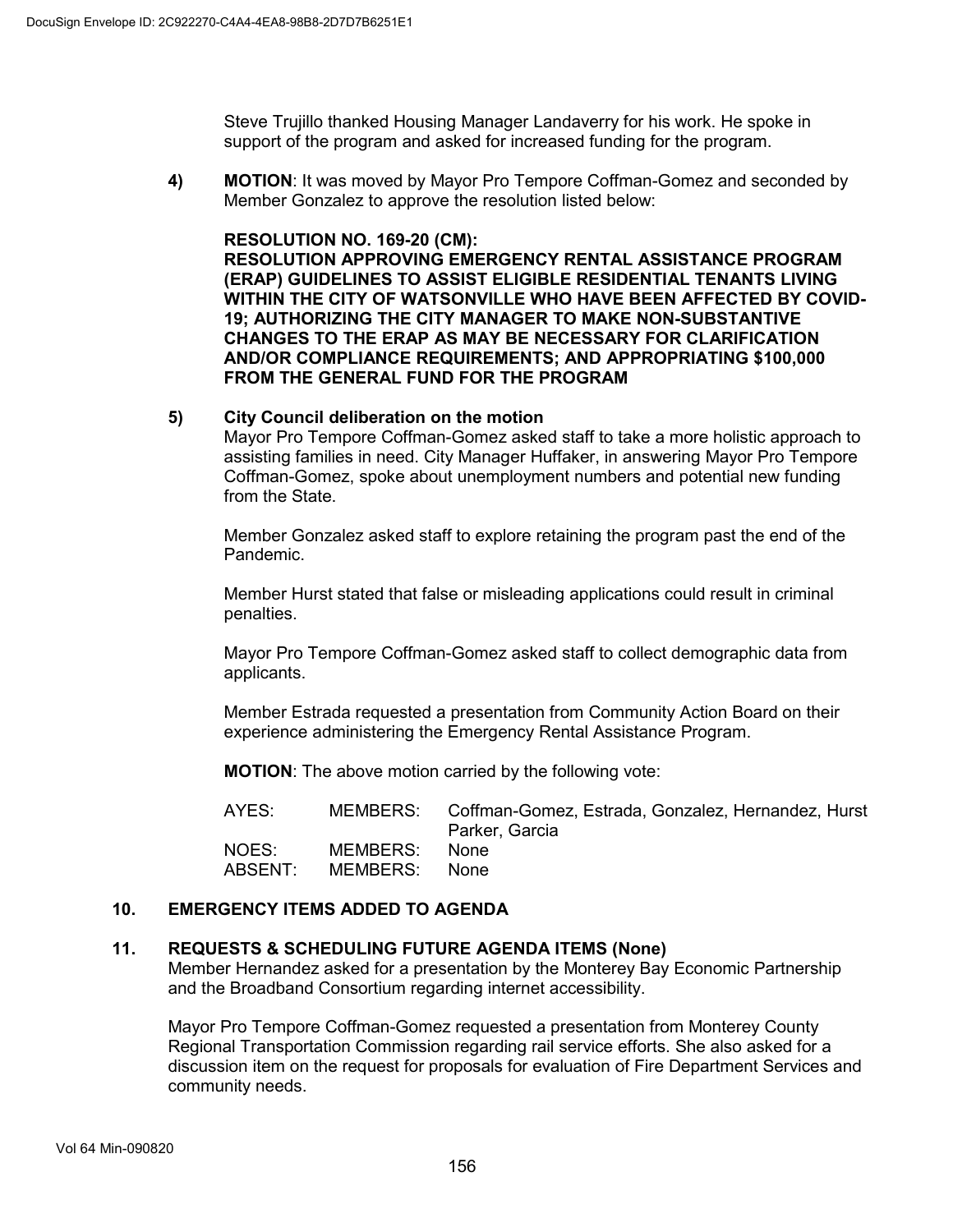Member Gonzalez requested a report from Parks & Community Services intergovernmental use of school sites at E.A. Hall. He also asked for a report from County of Santa Cruz Flood Control and Water Conservation District, Zone 7 on Watsonville levee improvements and financial status.

Mayor Garcia requested a report on use of software applications to conduct public meetings.

#### **12. ADJOURNMENT**

The meeting adjourned at 9:13 p.m.

DocuSigned by:

public surface

Rebecca J. García, Mayor

ATTEST:

DocuSigned by:  $\sum_{i=1}^n a_i$ 

Beatriz Vázquez Flores, City Clerk